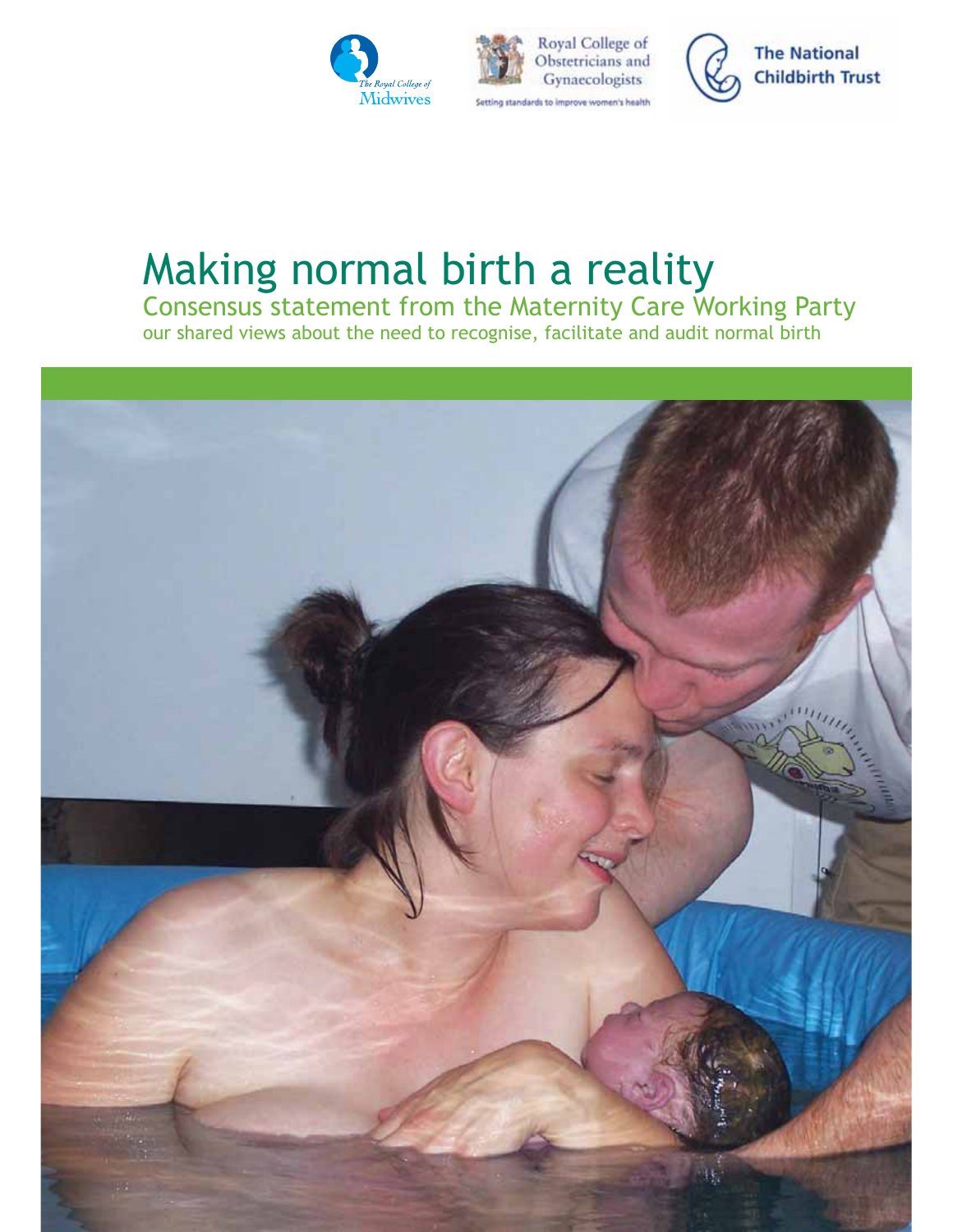# **Foreword**

This consensus statement has been developed by the members of the Maternity Care Working Party (MCWP) for:

- managers, commissioners and providers of maternity care,
- teachers and students in midwifery, medical and public health education, and
- maternity services user representatives.

The MCWP wants to encourage a positive focus on normal birth. The statement calls for a standard definition for normal labour and birth so that normal birth rates can be audited and compared with confidence. The Information Centre in England has adopted a measure for normal labour and birth, called 'normal delivery'. As health systems are separate for each of the four countries of the United Kingdom, we recognise that health communities in Scotland, Wales and Northern Ireland will need to consider whether this works for them.

Please let us know how useful you find the statement. Our contact details are on the back cover.

## **Gail Werkmeister, NCT President and Chair of the Maternity Care Working Party**

## **The Maternity Care Working Party**

The Maternity Care Working Party is an independent, multi-disciplinary body that campaigns for improvements in maternity care. It was established to raise awareness of the public health implications of the rising caesarean rate. It highlights the health and social needs of women and their families, and the contribution that woman-centred maternity services can make to the promotion of public health, ensuring that babies have the best possible start in life.

### *Members supporting the consensus statement include:*

| The Royal College of Midwives                                                 | Wendy Savage, retired Consultant Obstetrician                                                                                       |
|-------------------------------------------------------------------------------|-------------------------------------------------------------------------------------------------------------------------------------|
| The Royal College of Obstetricians and Gynaecologists                         | Centre for Research in Midwifery and Childbirth<br>(CeMaC), Thames Valley University                                                |
| The National Childbirth Trust                                                 |                                                                                                                                     |
| Nursing and Midwifery Council                                                 | Lesley Page, Visiting Professor in Midwifery,<br>The Florence Nightingale School of Nursing and<br>Midwifery, Kings College, London |
| <b>RCM Consultant Midwives Forum</b>                                          |                                                                                                                                     |
| The Association for Improvements in Maternity<br>Services (AIMS)              | Dr Lindsay Smith, general practitioner                                                                                              |
| <b>Independent Midwives Association</b>                                       | Pauline Cooke, consultant midwife,<br>St Mary's NHS Trust                                                                           |
| <b>Association of Radical Midwives</b>                                        | <b>BirthCentre Network UK</b>                                                                                                       |
| <b>BirthChoiceUK</b>                                                          | Jane Sandall, Professor of Midwifery and Women's                                                                                    |
| Susan Bewley, Consultant Obstetrician,                                        | Health, King's College, London                                                                                                      |
| Guys & St Thomas' Hospitals NHS Trust                                         | <b>Birth Crisis Network</b>                                                                                                         |
| Soo Downe, Professor of Midwifery, University of<br><b>Central Lancashire</b> | <b>Iolanthe Midwifery Trust</b>                                                                                                     |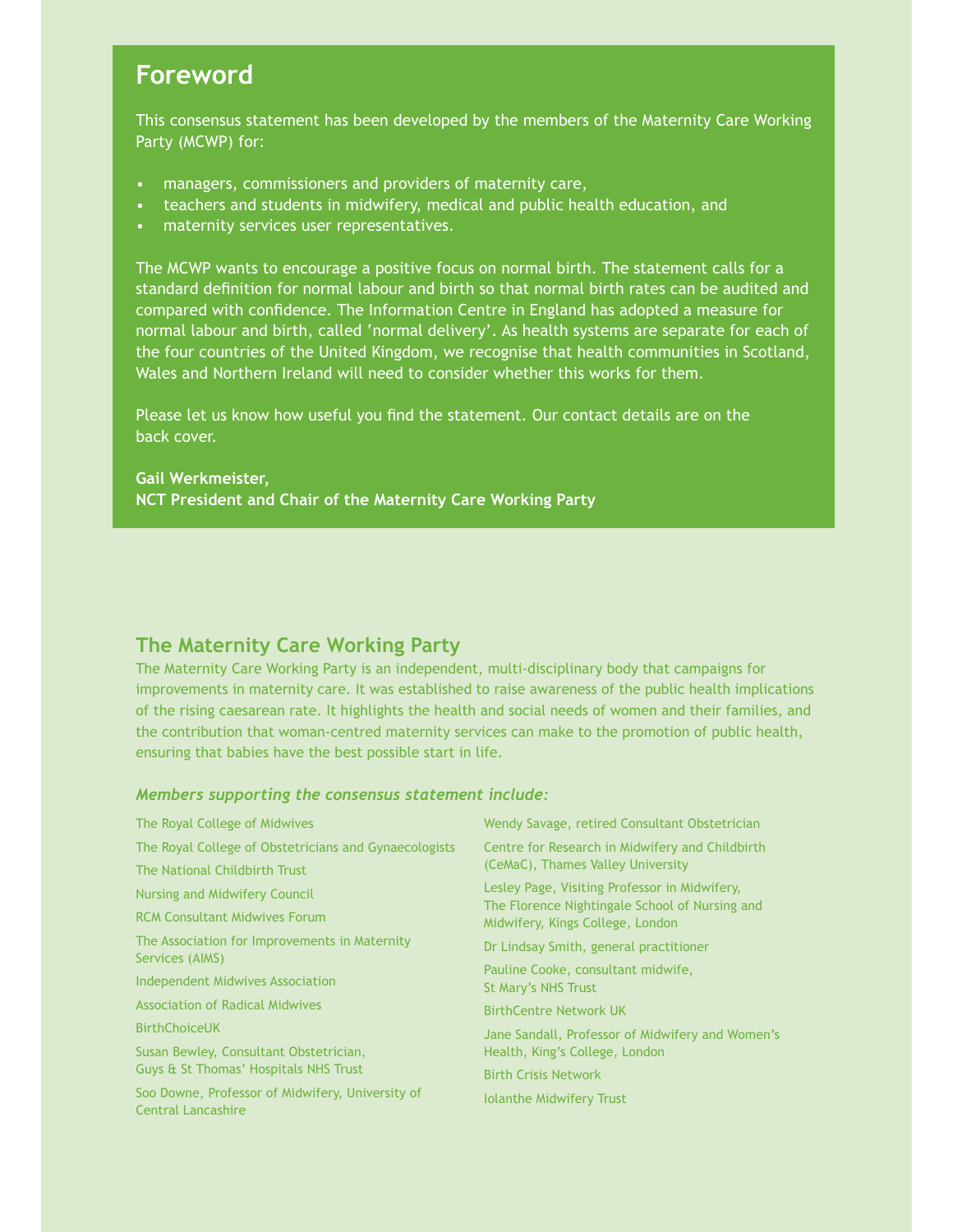# **Normal Birth Consensus Statement**

This consensus statement includes discussion about why normal birth matters, the Information Centre definition of 'normal delivery' with details of the inclusion and exclusion criteria, and recommendations for action to support normal birth. There is also further information on government policies, recent trends and factors that affect levels of intervention and normal birth rates.

## Why normal birth matters

With appropriate care and support the majority of healthy women can give birth with a minimum of medical procedures and most women prefer to avoid interventions, provided that their baby is safe<sup>2</sup> and they feel they can cope.<sup>3</sup>

Members of the Maternity Care Working Party are concerned about rising intervention rates and wide variations between different services in terms of planned and unplanned caesarean sections, and operative births, $4,2$  as these procedures are known to be associated with both physical and psychological morbidity.<sup>3</sup> We all want mothers and babies to come through birth healthy and well-prepared for the changes, demands and emotional growth that follows.

Procedures used during labour which are known to increase the likelihood of medical interventions should be avoided where possible. For example, continuous electronic fetal monitoring during labour in low-risk women is associated with an increase in emergency caesarean section but no long-term health gain, $^5$  and use of epidural anaesthetic in labour increases the need for forceps or ventouse.<sup>6</sup> However, it is important that women's needs and wishes are respected and they should be able to make informed decisions about their care.

"It is important to have a precise working definition for 'normal birth' to enable accurate comparisons to be made for similar women using different services and models of care."

# Normal labour and birth - the Information Centre definition

The Information Centre for the NHS in England has adopted a working definition for normal labour and birth which they call 'normal delivery'.<sup>†</sup> It is based on a specific set of routinely collected statistics. The definition is: "without induction, without the use of instruments, not by caesarean section and without general, spinal or epidural anaesthetic before or during delivery" (for full details see p3).

We want all NHS Trusts and Boards across the UK:

- $\cdot$  to use this definition, and
- to collect and publish these statistics regularly.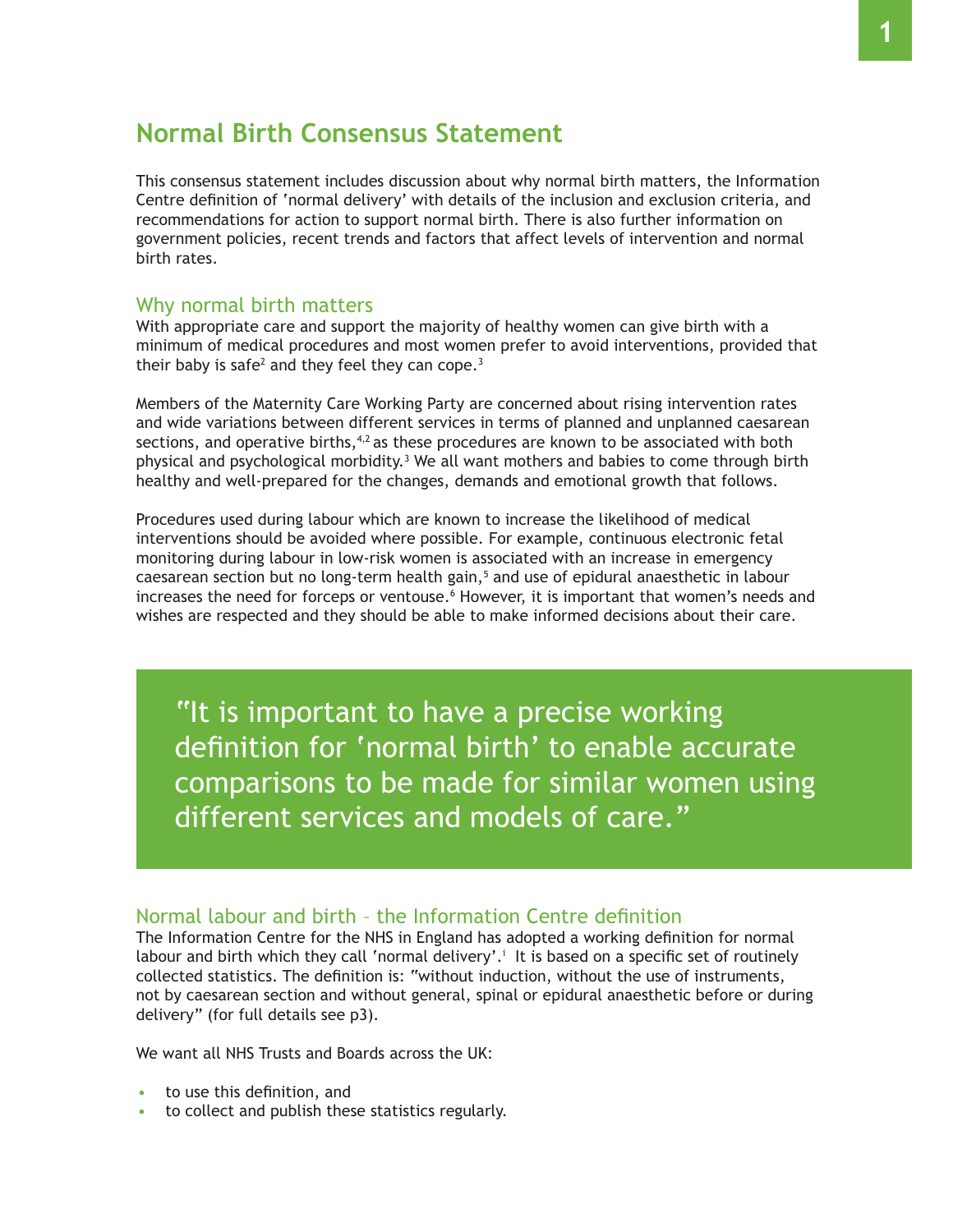# Recommendations for action

Attention should be paid to providing a comfortable and supportive environment to all women during labour to help them relax and feel secure. When it is possible to use fewer medical procedures in labour, with the woman's agreement and without jeopardising safety, this should be the objective. A straightforward birth makes it easier to establish breastfeeding, helps get family life off to a good start, and protects long-term health. We have developed the following practical recommendations for action.

## *Maternity commissioners, providers and NHS Boards*

- Maternity services to set in place a strategy for supporting women to have a positive experience of pregnancy and birth and increasing normal birth rates, to be signed off by the clinical leads for midwifery and obstetrics.
- Active one-to-one midwifery support for all women during established labour, with midwifery staffing levels in line with the Royal Colleges' recommendation of 1.0 - 1.4 WTE midwives per woman in labour, depending on case-mix catergory.<sup>7</sup>
- Maternity services should aim to increase their normal birth rates towards a realistic objective of 60% by 2010, using the Information Centre definition.<sup>i</sup>
- Access to antenatal preparation courses with a positive focus on practical skills for coping with labour pain including, use of active positions, access to birth pools, relaxation, massage and aromatherapy.
- Evidence-based information for women about factors that make a normal birth with good outcomes for the mother and baby more or less likely, presented in a format which they understand, so that they can plan for the kind of birth they want and make informed decisions.
- Choice of place of birth including home birth, a midwife-led birth centre and a maternity unit with midwifery and medical facilities.
- The chance for women to get to know their midwife prior to labour.
- Consultant midwife and consultant obstetrician presence on the labour ward to lead and support staff.
- Comparative normal birth rates should be available for 'low risk' women planning and starting their care in different care settings (home, freestanding birth centre, alongside birth centre, hospital unit), using the principle of 'intention to treat'.
- Implementation of NICE evidence-based guidelines on Induction of Labour,<sup>9</sup> Fetal Monitoring<sup>10</sup>, Caesarean Section<sup>11</sup> and Intrapartum Care<sup>12</sup> in England, Northern Ireland and Wales.

## *Government policy, funding support and action by other national agencies*

- Revision of Payment by Results tariffs in England, as a matter of urgency, to remove the current perverse incentive to maintain high intervention rates.
- Active one-to-one midwifery support for all women during established labour, with midwifery staffing levels in line with the Royal Colleges' recommendation of 1.0 - 1.4 WTE midwives per woman in labour depending on case-mix catergory, backed up in England by a CNST requirement. $7$
- Education and training programmes and mentoring to build the confidence of midwives to support women who wish to give birth without technological interventions.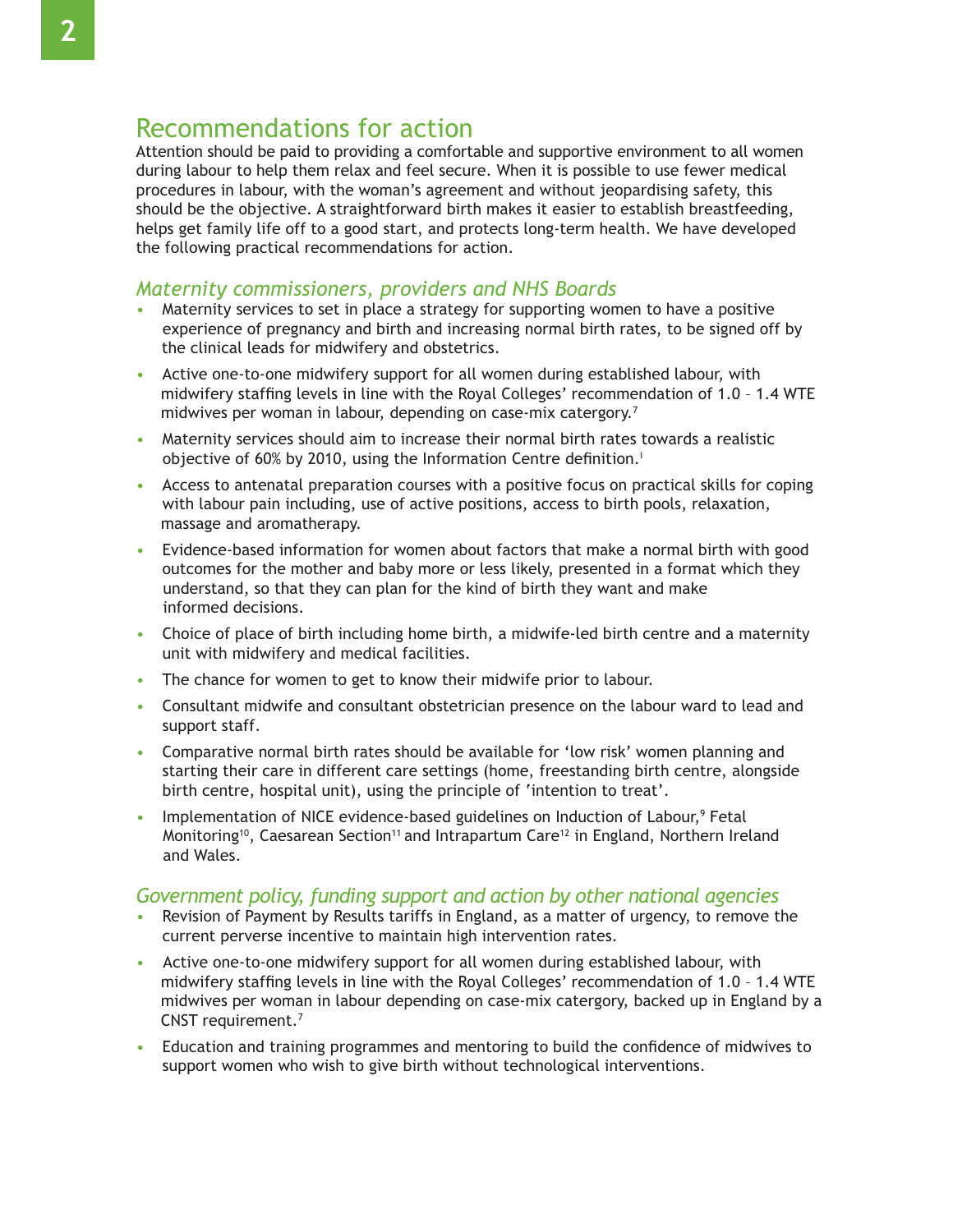- All four countries of the UK to publish normal birth statistics annually using the same definition.
- Policy that services should increase their normal birth rates towards a realistic objective of 60% by 2010.
- Funding of research to establish how case-mix affects normal birth rates and the factors that facilitate normal birth, including inter-disciplinary working and referral arrangements, environments, size of unit, and organisation and qualities of care.

<sup>i</sup> On the basis that some maternity units currently have a 59% normal birth rate.<sup>1,8</sup> It is recognised that case-mix in a unit will *affect normal birth rates and research is needed to establish confounding factors so that adjustments for case-mix can be made.*

# **7he Information Centre definition of 'normal delivery'**

The Information Centre definition 'normal delivery' is a measurement of the *process of labour* and *not outcomes*

Outcomes can be compared for 'normal delivery' with other kinds of birth, such as 'spontaneous delivery' or 'forceps delivery' or 'caesarean section'. Outcomes for a 'normal delivery' will usually compare favourably with outcomes for other kinds of birth but they will not necessarily be benign.

#### **7KH¶***normal delivery***' group includes**

- women whose labour starts spontaneously, progresses spontaneously without drugs, and who give birth spontaneously;
- $\bullet$  and women who experience any of the following provided they do not meet the exclusion criteria (see below):
	- augmentation of labour,
	- artificial rupture of the membranes (ARM) if not part of medical induction of labour,
	- Entonox.
	- $\bullet$  opioids,
	- electronic fetal monitoring,
	- managed third stage of labour,
	- antenatal, delivery or postnatal complications (including for example post partum haemorrhage, perineal tear, repair of perineal trauma, admission to SCBU or NICU).

#### *The 'normal delivery'* **group excludes**

- women who experience any one or more of the following:
	- induction of labour (with prostaglandins, oxytocics or ARM),
	- $\cdot$  epidural or spinal,
	- general anaesthetic,
	- forceps or ventouse,
	- caesarean section, or
	- episiotomy'ii

<sup>ii</sup> Some MCWP members would like the Information Centre definition tightened in future to also exclude procedures like augmentation of labour, use of opioids drugs, artificial rupture of the membranes or managed third stage. This would depend *On the necessary statistics being routinely collected. Alternatively, a tighter definition could lead to the establishment of a separate definition of 'physiological' or 'natural' birth.*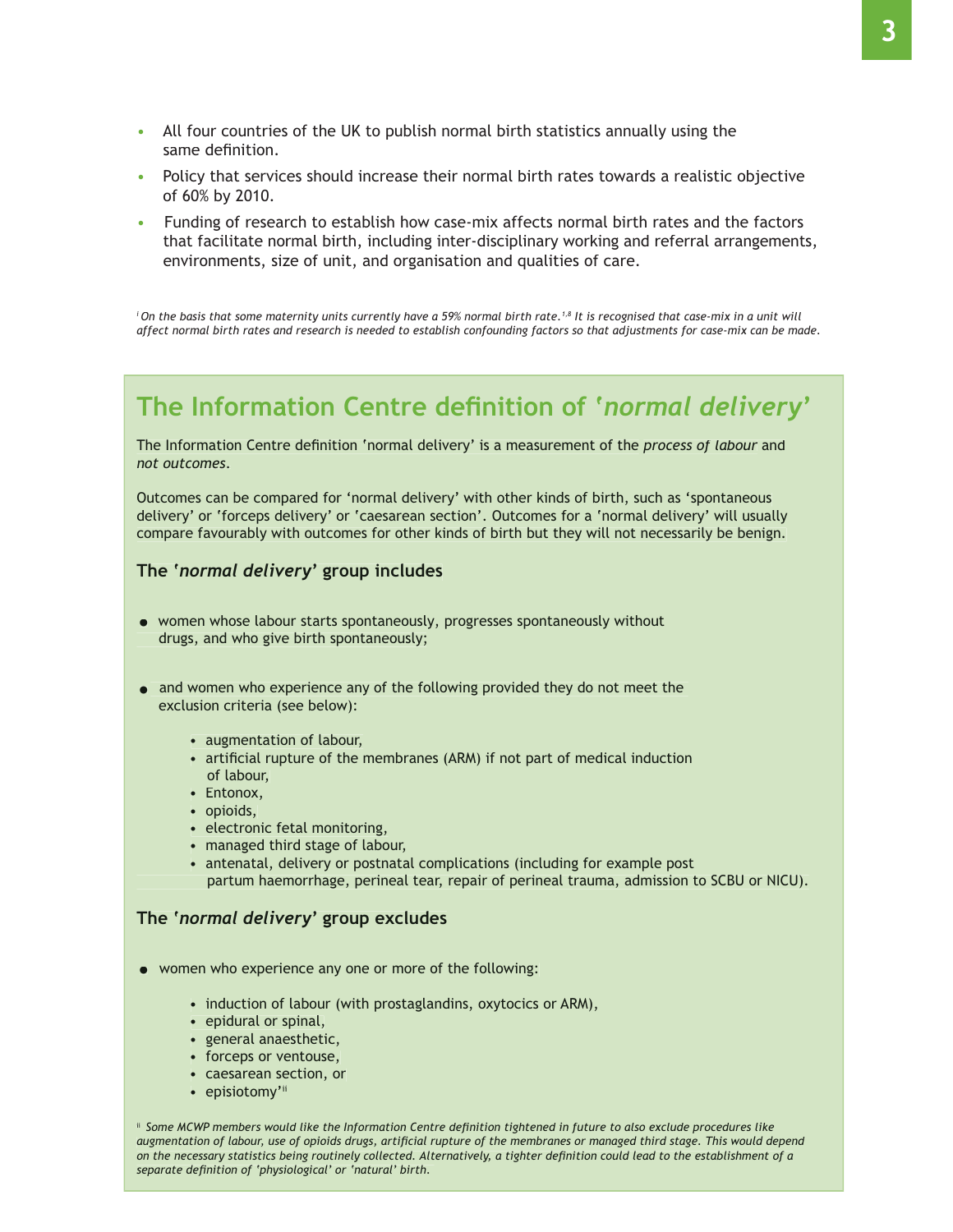Policies for maternity care are different for the four countries of the UK. However, there is a shared emphasis on offering pregnant women more choice, with better access to community-based and midwife-led services. In England, Scotland and Wales there is also an explicit focus on facilitating normal birth and reducing interventions, partly in response to rising ceasarean section rates (see figure 1).

*"For the majority of women, pregnancy and childbirth are normal life events requiring minimal Intervention. These women may choose to have midwifery-led care, including a home birth.*"<sup>13</sup>

*"Birth environments (should be) regularly audited to ensure they optimise normality, privacy and dignity during labour and birth for the mother and birth partner(s)."14*

*"Studies have shown that women who are supported during labour need to have fewer pain killers, experience fewer interventions and give birth to stronger babies. After their babies are born, supported women feel better about themselves, their labour and their babies."15*

In Northern Ireland there is a policy to develop midwife-led care:

*"The development of midwife-led maternity units will be encouraged alongside consultant-led units, and two stand-alone midwife led units will also be piloted."16*

In England and Wales there is emphasis on increasing access to home birth, with a 10% home birth target in Wales,<sup>17</sup> and to midwifery units or birth centres.<sup>18</sup> The recent audit demonstrates that community maternity units make an enormous contribution to maternity care in Scotland.<sup>19</sup>

### What affects levels of intervention?

Numerous factors make up the culture in maternity units and influence levels of intervention. Normal births seem to be higher where there is a shared positive attitude towards birth as a normal physiological process, positive leadership, timely access to support for junior staff, commitment to evidence-based practice, integration of different parts of the service, and an ability to manage change.<sup>20</sup> There is growing evidence that mutually respectful, interdisciplinary working and clear communication are especially important for delivering high quality care consistently and avoiding preventable morbidity and mortality.<sup>20,21,22,23</sup>

#### What increases normal births?

It is also known that some factors help to facilitate straightforward birth without evidence of additional risks, including one-to-one support,<sup>24</sup> immersion in water,<sup>25,26</sup> for low-risk women, planning for a home birth,<sup>11</sup> care from known midwives, more extensive training of junior doctors, $i^2$  employment of consultant midwives focusing on normality, and support on the labour ward from consultant obstetricians.<sup>28</sup>

#### Recent statistics

Statistics for 2005 show that in England around 48% of women having their baby in hospital have a normal birth, using the definition adopted by the Information Centre in England, and 39.4% in Scotland, Normal birth rates are not readily available for Northern Ireland or Wales. There are wide variations between services, with maternity units in England reporting a range of normal birth rates from 37% and 59%<sup>1,8</sup> (see figure 2).

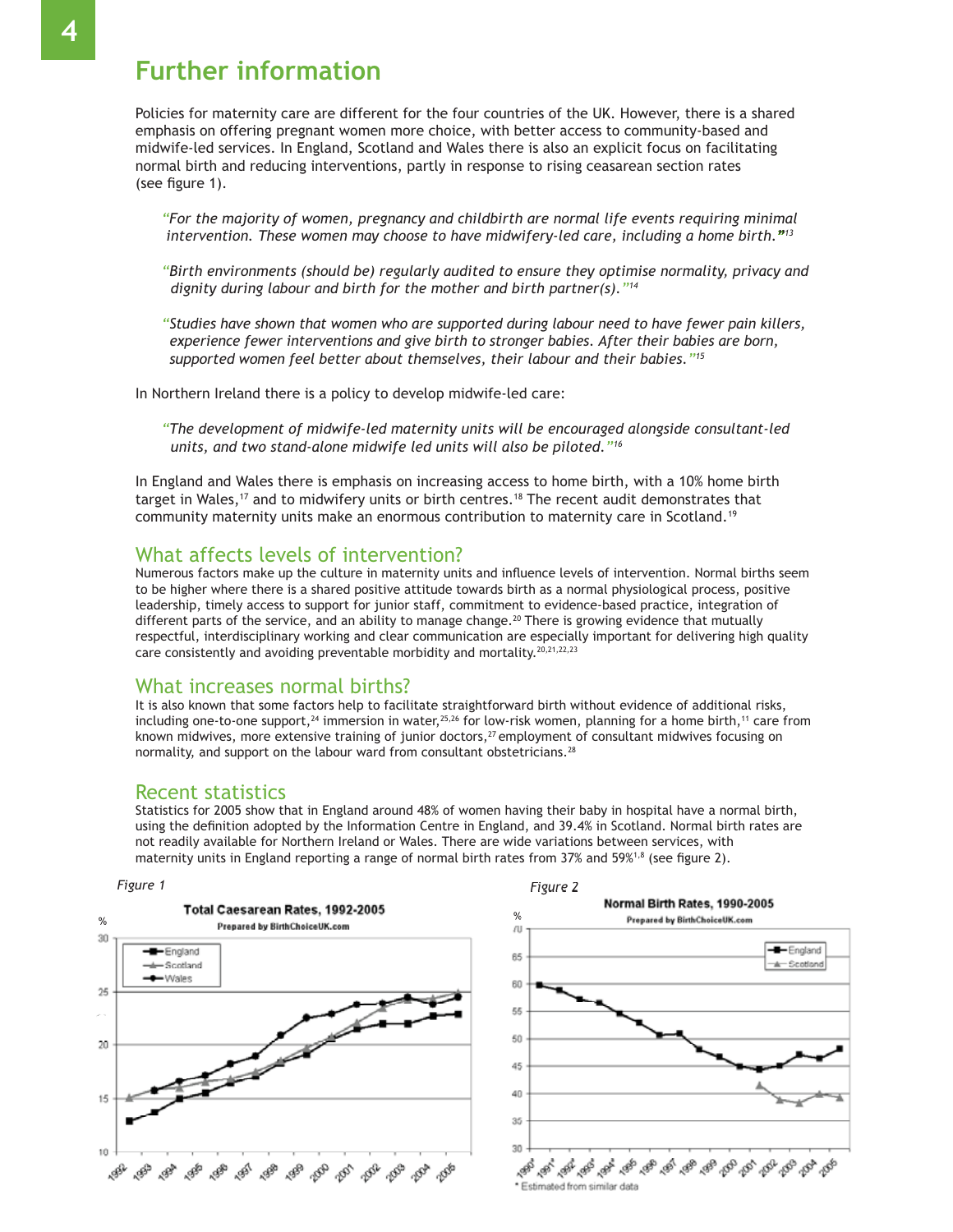# **References**

- Department of Health. NHS Maternity Statistics, England: 2004-05.London: The Information Centre, Community Health Statistics; 2006. Available from: www.ic.nhs.uk/pubs/maternityeng2005/maternitystats06/file
- 2. Thomas J, Paranjothy S, and Royal College of Obstetricians and Gynaecologists Clinical Effectiveness Support Unit. National sentinel caesarean *section audit report.* London: RCOG Press; 2001.
- Green JM, Baston H, Easton S et al. Greater expectations? Inter-relationships between women's expectations and experiences of decision *making, continuity, choice and control in labour, and psychological outcomes: summary report. Leeds: Mother & Infant Research Unit; 2003.<br>Available from: www.leeds.ac.uk/miru/* Available from: **www.leeds.ac.uk/miru/**
- NHS Institute for Innovation and Improvement. *Delivering quality and value. Focus on: caesarean section*. Coventry: NHS Institute for Innovation and Improvement; 2006.
- 5. Alfirevic Z, Devane D, and Gyte GM. Continuous cardiotocography (CTG) as a form of electronic fetal monitoring (EFM) for fetal  *assessment during labour. Cochrane Database of Systematic Reviews 2006, Issue 3. Art. No.: CD006066. DOI: 10.1002/14651858.CD006066.*  Available from: **www.nelh.nhs.uk/cochrane.asp**
- 6. Anim-Somuah M, Smyth R, and Howell C. Epidural versus non-epidural or no analgesia in labour. Cochrane Database of Systematic Reviews *Issue 4, 2005.* Available from: **www.nelh.nhs.uk/cochrane.asp**
- Royal College of Obstetricians and Gynaecologists, Royal College of Midwives, Royal College of Anaesthetists et al. Safer childbirth: minimum standards for the organisation and delivery of care in labour. London: RCOG Press; 2007. Available from: **www.rcog.org.uk/index.asp?PageID=1168**
- 8. BirthChoiceUK, Normal Birth: welcome to the BirthChoiceUK normal birth pages. 2005. Available from: **www.birthchoiceuk.com/Professionals/index.html**
- 9. Royal College of Obstetricians and Gynaecologists Clinical Effectiveness Support Unit. Induction of labour: evidence-based clinical guideline number 9. 2001. Available from: www.rcog.org.uk/resources/pdf/rcog\_induction\_of\_labour.pdf
- 10. Royal College of Obstetricians and Gynaecologists Clinical Effectiveness Support Unit. The use of electronic fetal monitoring: the use and *interpretation of cardiotocography in intrapartum fetal surveillance. Evidence-based clinical guideline Number 8. London: RCOG; 2001.* Available from: **www.nelh.nhs.uk/guidelinesdb/html/efmguidelinercog.pdf**
- 11. National Collaborating Centre for Women's and Children's Health. Caesarean section: clinical guideline. London: RCOG Press; 2004. Available from: **www.nice.org.uk/pdf/CG013NICEguideline.pdf**; **http://www.nice.org.uk/pdf/CG013fullguideline.pdf**
- 12. National Collaborating Centre for Women's and Children's Health. Intrapartum care: care of healthy women and their babies during childbirth. Clinical Guideline. London: RCOG Press; 2007. Available from: http://guidance.nice.org.uk/CG55/niceguidance/pdf/English
- 13. Department of Health. National Service Framework for Children, Young People and Maternity Services. London: Department of Health; Department for Education and Skills: 2004.
- 14. Welsh Assembly Government, National Service Framework for Children, Young People and Maternity Services in Wales. Cardiff: Welsh Assembly Government; 2005.
- 15. NHS Quality Improvement Scotland. Clinical standards maternity services. Edinburgh: NHS Quality Improvement Scotland; 2005. Available from: **www.nhsqis.org.uk/nhsqis/2228.html**
- 16. Northern Ireland Department of Health SSaPS, Developing better services: modernising hospitals and reforming structures. Belfast: Northern Ireland Department of Health, Social Services and Public Safety; 2002.
- .17. "Realising the potential" A strategic framework for nursing, midwifery and health visiting in Wales into the 21st century. Briefing paper 4.<br>"Delivering the future in Wales" A framework for realising the potential of
- 18. Department of Health. Maternity matters: choice, access and continuity of care in a safe service. London: Department of Health; 2007.
- 19. Hogg M, Penney G, and Carmichael J. Audit of care provided and outcomes achieved by community maternity units in Scotland 2005: final *report. SPCERH Publication No. 29. Aberdeen: Scottish Programme for Clinical Effectiveness in Reproductive Health (SPCERH); 2007.* Available from: **www.abdn.ac.uk/spcerh**
- 20. Biringer A, Davies B, Nimrod C et al. Attaining and maintaining best practice in the use of caesarean sections: an analysis of four Ontario *KRVSLWDOV5HSRUWRIWKH&DHVDUHDQ6HFWLRQZRUNLQJJURXSRIWKH2QWDULR:RPHQ·V+HDOWK&RXQFLO* Ontario: Ontario Women's Health Council; 2000. Available from: http://www.womenshealthcouncil.on.ca/userfiles/page attachments/3842819 Caesarean Section.pdf
- 21. Commission for Healthcare Audit and Inspections. State of healthcare 2005 [Kennedy report]. London: Healthcare Commission; 2005. Available from: **www.healthcarecommission.org.uk**
- 22. Lewis G, Drife J. Why mothers die 2000 2002: the sixth report of the Confidential Enquiries into Maternal Deaths in the United Kingdom. London: RCOG Press; 2004. Available from: www.cemach.org.uk/publications/WMD2000\_2002/content.htm
- 23. Confidential Enquiry into Maternal and Child Health. Perinatal mortality surveillance report 2004: England, Wales and Northern Ireland. London CEMACH: 2006. Available from: w
- 24. Hodnett ED, Gates S, Hofmeyr GJ, and Sakala C. Continuous support for women during childbirth *(Cochrane Review). In: The Cochrane Library, 3, 2003. Available from: http://www.nelh.nhs.uk/cochrane.asp*
- 25. Alfirevic Z, Gould D. Immersion in water during labour and birth. Royal College of Obstetricians and Gynaecologists/Royal College of  *Midwives - Joint statement No.1.* Available from: **www.rcog.org.uk/index.asp?PageID=546**
- 26. Cluett ER, Nikodem VC, McCandlish R, and Burns E. Immersion in water in pregnancy, labour and birth (Cochrane Review). In: The Cochrane Library, Issue 2, 2004. Available from: www.cochrane.org/cochrane/revabstr/AB000111.htm
- 27. Spencer C, Murphy DJ, Bewley S. Caesarean delivery in the second stage of labour: better training in instrumental delivery may reduce rates.  *BMJ 2006;*
- 28. NHS Institute for Innovation and Improvement. Delivering quality and value. Pathways to success: a self-improvement toolkit. Focus on *normal birth and reducing Caesarean section rates. Coventry: NHS Institute; 2006.*